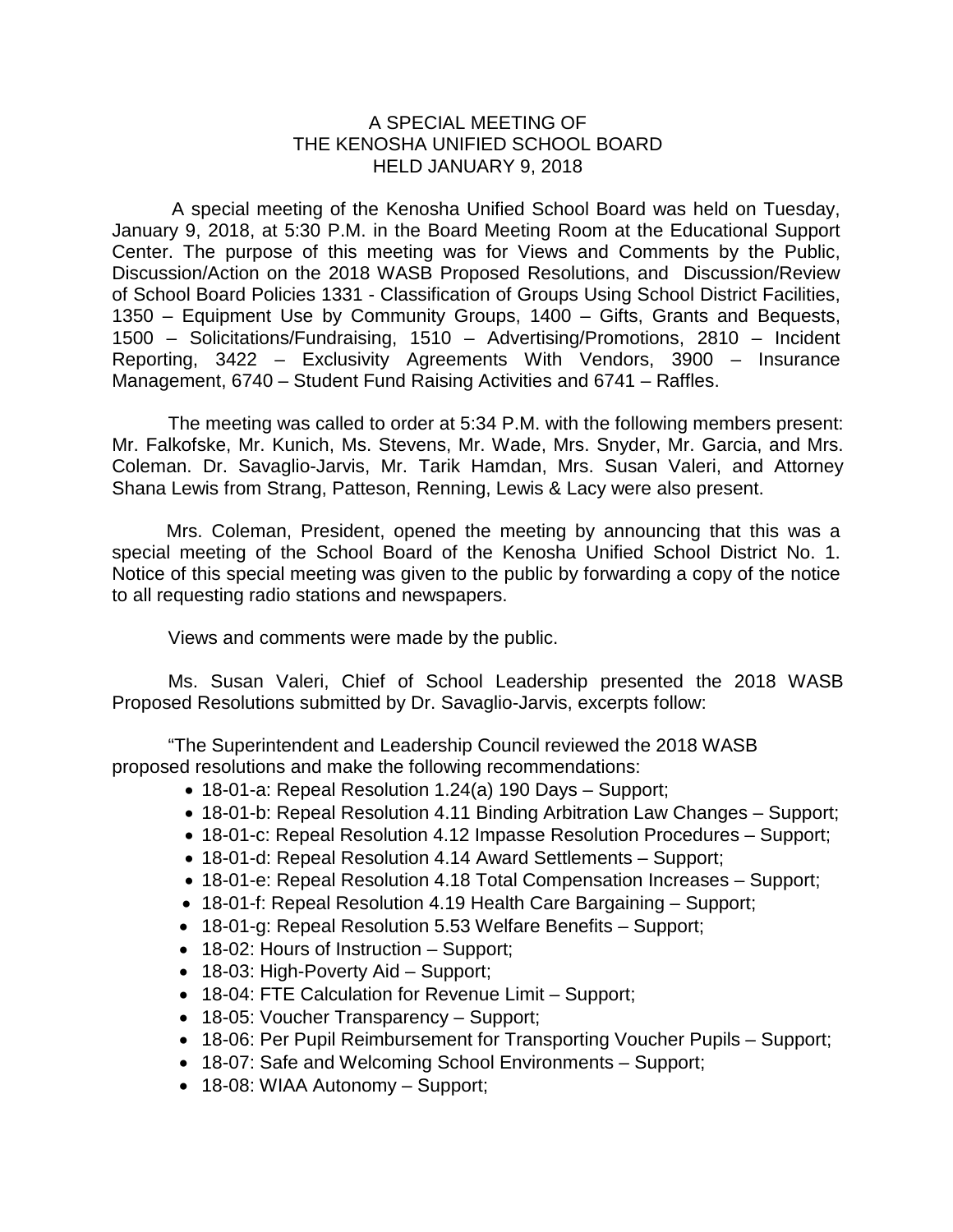- 18-09: Implementation of NCSL "No Time to Lose" Report Recommendations – Abstain;
- 18-10: Local Fiscal Control Support;
- 18-11: Recovery School Districts Support;
- 18-12: Referendum Restrictions Support; and
- 18-13: Teacher Certification/Licensure Support.

It is recommended that the School Board provide direction to its delegate relative to the 2018 WASB proposed resolutions and give their delegate discretionary latitude to vote on amendments or other resolutions."

Mrs. Valeri noted that the recommendation from for resolution 18-01-g from the Superintendent and Leadership Council has been changed from "support" to "abstain" since the release of the report.

Mrs. Valeri answered questions from Board members.

Mrs. Snyder moved to approve the recommendation to support resolution 18-01 a and give the delegate discretionary latitude to vote on amendments or other resolutions. Mr. Kunich seconded the motion. Unanimously approved.

Mr. Kunich moved to approve the recommendation to support resolutions 18-01 b – through 18-01-f and give the delegate discretionary latitude to vote on amendments or other resolutions.

Mr. Kunich moved to approve the revised recommendation to abstain with regards to resolution 18-01-g and give the delegate discretionary latitude to vote on amendments or other resolutions. Mr. Falkofske seconded the motion. Unanimously approved.

Mr. Kunich moved to approve the recommendation to support resolutions 18-02 through 18-08 and give the delegate discretionary latitude to vote on amendments or other resolutions. Mr. Garcia seconded the motion. Unanimously approved.

Mr. Kunich moved to approve the recommendation to abstain with regards to resolution 18-09 and give the delegate discretionary latitude to vote on amendments or other resolutions. Ms. Stevens seconded the motion. Unanimously approved.

Mr. Falkofske moved to approve the recommendation to support resolutions 18- 10 through 18-14 and give the delegate discretionary latitude to vote on amendments or other resolutions. Mr. Wade seconded the motion. Unanimously approved.

Mrs. Coleman presented the Review of School Board Policies submitted by Mrs. Coleman, excerpts follow: